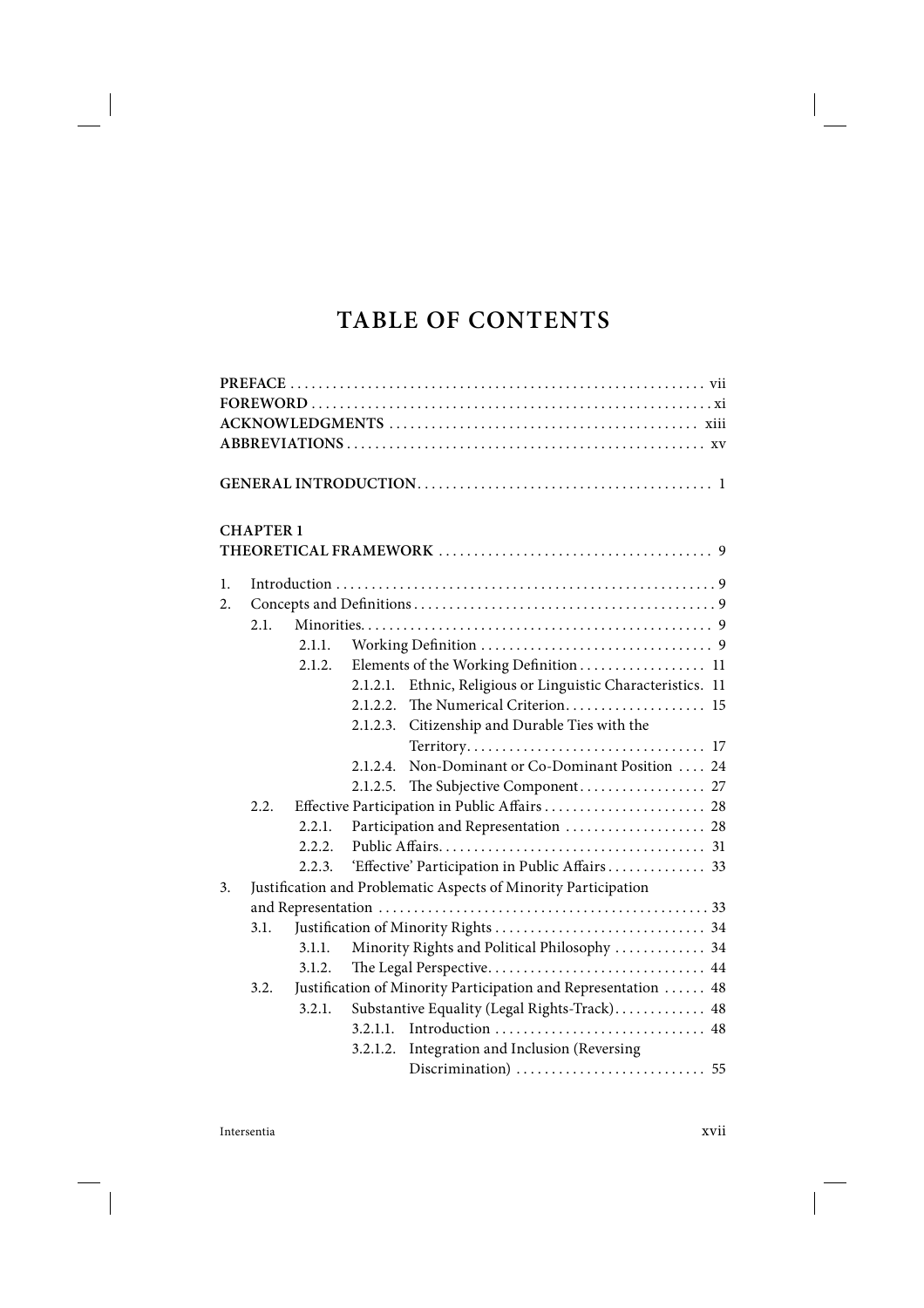|      |        | 3.2.1.3. Preservation and Promotion of Identity    |
|------|--------|----------------------------------------------------|
|      |        |                                                    |
|      |        |                                                    |
| 3.3. |        | Problematic Aspects of Minority Participation and  |
|      |        |                                                    |
|      | 3.3.1. | Mirror Representation, Authorisation, and          |
|      |        |                                                    |
|      | 3.3.2. | Essentialism - Multiple Identities - Opting-Out    |
|      |        |                                                    |
|      | 3.3.3. | Presence/Influence Distinction – Deliberative      |
|      |        |                                                    |
|      | 3.3.4. | Group Proliferation and Social Cohesion at Risk 88 |
| 3.4. |        |                                                    |

#### **CHAPTER 2**

|    |      |        | PROTECTION OF MINORITY PARTICIPATORY RIGHTS                      |
|----|------|--------|------------------------------------------------------------------|
|    |      |        | THROUGH GENERAL HUMAN RIGHTS INSTRUMENTS OF                      |
|    |      |        |                                                                  |
|    |      |        |                                                                  |
| 1. |      |        |                                                                  |
| 2. |      |        |                                                                  |
|    | 2.1. |        |                                                                  |
|    | 2.2. |        |                                                                  |
| 3. |      |        | The Right to Freedom of Assembly and Freedom of Association  107 |
|    | 3.1. |        |                                                                  |
|    | 3.2. |        |                                                                  |
|    |      | 3.2.1. | Lex Specialis of Freedom of Expression  108                      |
|    |      | 3.2.2. |                                                                  |
|    |      | 3.2.3. | The Cases on Dissolution of Turkish Parties 111                  |
|    |      | 3.2.4. | A Special Case? The Refah Partisi Judgment  114                  |
|    |      | 3.2.5. | Cases against Greece regarding the Macedonian                    |
|    |      |        | Minority and the Muslim Minority in Western Thrace. 115          |
|    |      | 3.2.6. | Cases against Bulgaria regarding the Macedonian                  |
|    |      |        |                                                                  |
|    |      | 3.2.7. | Gorzelik v. Poland: No Unilateral Claiming of                    |
|    |      |        | Electoral Minority Privileges  120                               |
|    |      | 3.2.8. | Registration, Self-Regulation and Autonomy of                    |
|    |      |        | Religious Associations 126                                       |
| 4. |      |        | The Right to Vote and to Stand for Election  127                 |
|    | 4.1. |        |                                                                  |
|    |      |        | 4.1.1. Participation in the Conduct of Public Affairs  128       |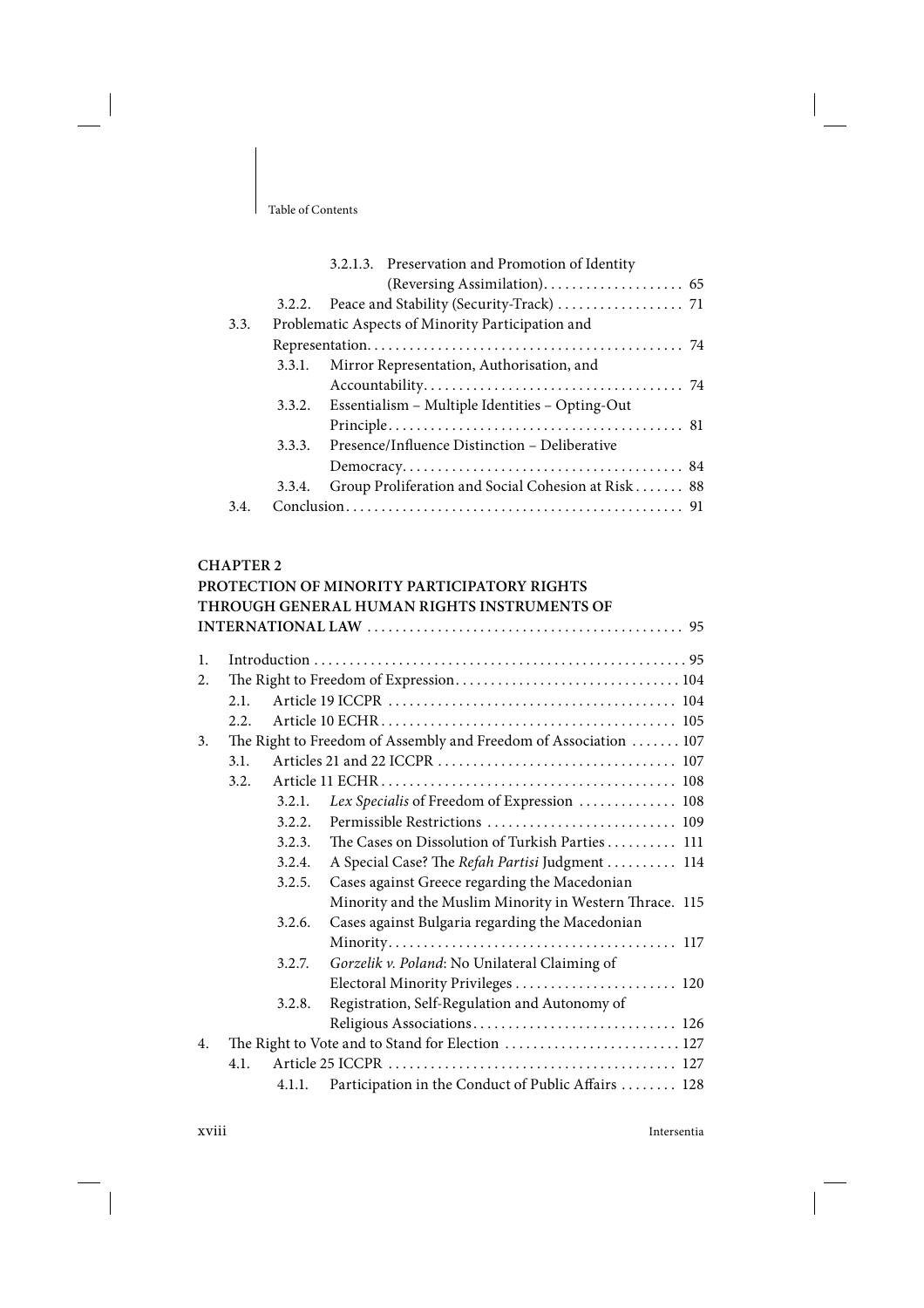$\overline{\phantom{a}}$ 

|      | 4.1.2. |          |                                                                                  |
|------|--------|----------|----------------------------------------------------------------------------------|
|      | 4.1.3. |          | Equal Access to Public Service 132                                               |
|      | 4.1.4. |          |                                                                                  |
|      | 4.1.5. |          | Non-Discrimination $\ldots \ldots \ldots \ldots \ldots \ldots \ldots \ldots$ 133 |
|      | 4.1.6. |          | Article 25 Containing Individual Rights  135                                     |
| 4.2. |        |          |                                                                                  |
|      | 4.2.1. |          |                                                                                  |
|      |        | 4.2.1.1. | Material Scope  136                                                              |
|      |        |          | The Concept of "Legislature"  137                                                |
|      |        |          | 4.2.1.3. Permitted Restrictions 138                                              |
|      |        |          | Electoral Systems: A Broad Margin of Appreciation  140                           |
|      |        |          | 4.2.2.1. Proportional Representation  141                                        |
|      |        | 4.2.2.2. | Residence Requirements  142                                                      |
|      |        |          | Electoral Thresholds  144                                                        |
|      |        |          |                                                                                  |
|      | 4.2.3. |          | No Linguistic Component in Article 3 Protocol No. 1. 149                         |
|      |        |          | 4.2.3.1. Mathieu-Mohin & Clerfayt v. Belgium  149                                |
|      |        |          | 4.2.3.2. Podkolzina v. Latvia 151                                                |
|      |        |          | The Right to Equality and Non-Discrimination 152                                 |
| 5.1. |        |          |                                                                                  |
| 5.2. |        |          | Article 14 ECHR and Protocol No. 12 ECHR  158                                    |
|      | 5.2.1. |          |                                                                                  |
|      | 5.2.2. |          |                                                                                  |
|      |        |          | Article 27 ICCPR - The Minority Provision  165                                   |
|      |        |          | Article 1 ICCPR - The Right to (Internal) Self-Determination 175                 |
|      |        |          | The ICCPR and the ECHR Compared: Conclusion  192                                 |
|      |        |          | 4.2.1.2.<br>4.2.2.<br>4.2.2.3.                                                   |

## **CHAPTER 3**

|    |      |        | THE INTERNATIONAL RIGHT OF MINORITIES TO EFFECTIVE   |  |
|----|------|--------|------------------------------------------------------|--|
|    |      |        | PARTICIPATION IN PUBLIC AFFAIRS  199                 |  |
| 1. |      |        |                                                      |  |
| 2. |      |        |                                                      |  |
|    | 2.1. |        | Concluding Document of the Copenhagen Meeting of the |  |
|    |      |        | Conference on the Human Dimension (1990) 202         |  |
|    | 2.2. |        | The High Commissioner on National Minorities  207    |  |
|    |      | 2.2.1  | Introduction: The HCNM and Other OSCE                |  |
|    |      |        |                                                      |  |
|    |      |        |                                                      |  |
|    |      | 2.2.3. |                                                      |  |
|    |      |        |                                                      |  |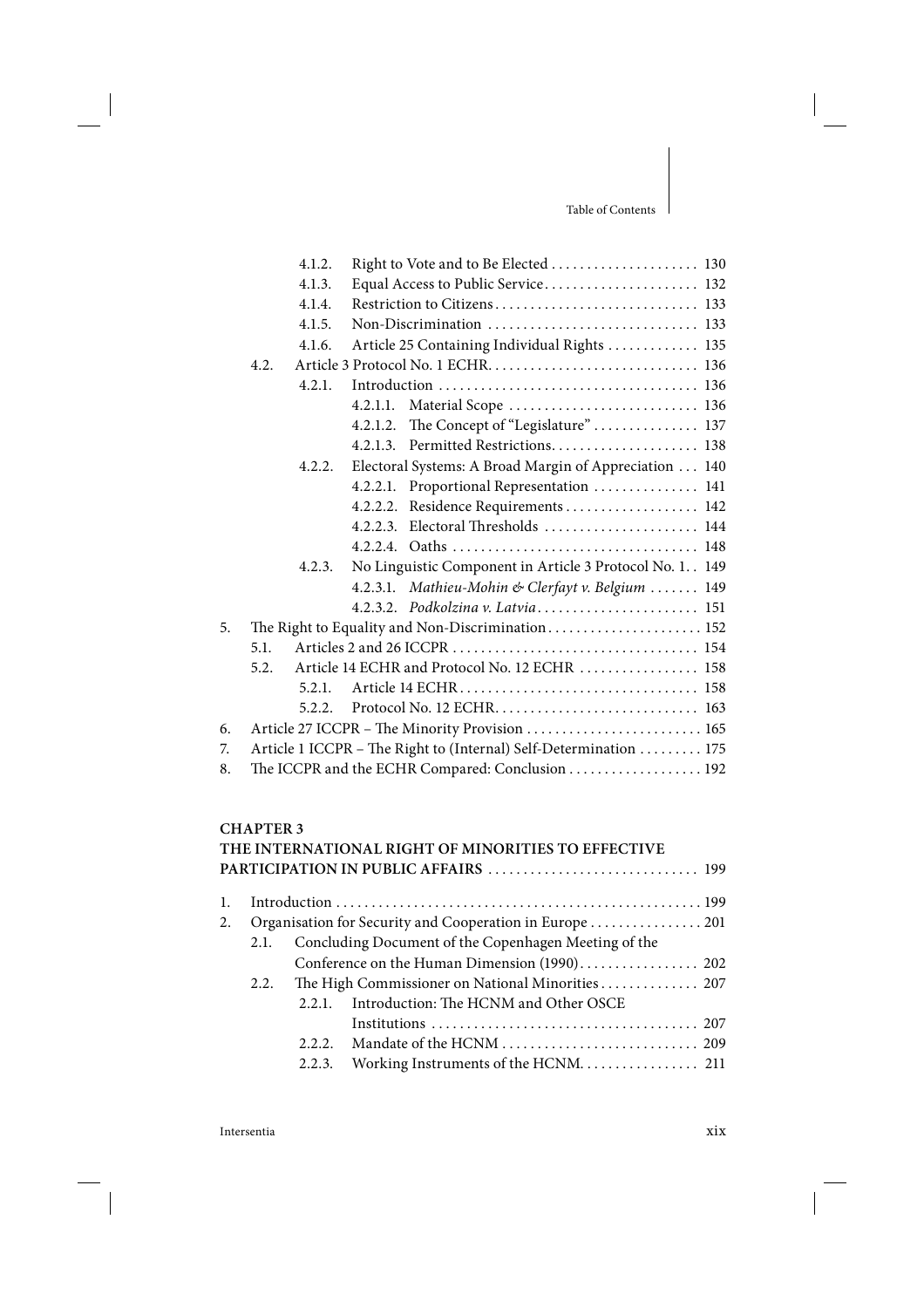|    |      | 2.2.4. |          | The Lund Recommendations on Effective                         |
|----|------|--------|----------|---------------------------------------------------------------|
|    |      |        |          | Participation of National Minorities in Public Life           |
|    |      |        |          |                                                               |
|    |      |        |          | 2.2.4.1. Background, Origin and Status of the                 |
|    |      |        |          | Lund Recommendations 213                                      |
|    |      |        | 2.2.4.2. | Structure and Content of the Lund                             |
|    |      |        |          |                                                               |
|    |      |        | 2.2.4.3. | Application of the Lund Recommendations 226                   |
|    |      | 2.2.5. |          | Warsaw Guidelines to Assist National Minority                 |
|    |      |        |          | Participation in the Electoral Process (2001) 228             |
|    |      | 2.2.6. |          | Recommendations on Policing in Multi-Ethnic                   |
|    |      |        |          |                                                               |
|    |      | 2.2.7. |          | Effective Participation of Minorities in Public Life          |
|    |      |        |          | and the Work of the HCNM 230                                  |
|    | 2.3. |        |          |                                                               |
| 3. |      |        |          |                                                               |
|    | 3.1. |        |          | Declaration on the Rights of Persons Belonging to National or |
|    |      |        |          |                                                               |
|    |      |        |          | Ethnic, Religious and Linguistic Minorities (1992)  248       |
|    | 3.2. |        |          | The former UN Working Group on Minorities, the UN             |
|    |      |        |          | Forum on Minority Issues and the UN Independent Expert        |
|    |      |        |          |                                                               |
|    |      | 3.2.1. |          | The Former UN Working Group on Minorities and                 |
|    |      |        |          | the UN Forum on Minority Issues  257                          |
|    |      |        |          | 3.2.1.1. Establishment, Mandate and Functioning               |
|    |      |        |          | of the Former UN Working Group on                             |
|    |      |        |          | Minority Issues 257                                           |
|    |      |        | 3.2.1.2. | Effective Participation of Minorities in                      |
|    |      |        |          | Public Life and the Work of the UN                            |
|    |      |        |          | Working Group on Minorities 261                               |
|    |      |        | 3.2.1.3. | The UN Forum on Minority Issues 264                           |
|    |      | 3.2.2. |          | The UN Independent Expert on Minority Issues  265             |
|    | 3.3. |        |          |                                                               |
| 4. |      |        |          |                                                               |
|    | 4.1. |        |          | The Framework Convention for the Protection of National       |
|    |      |        |          | Minorities (1995) and Its Monitoring Mechanism  273           |
|    |      | 4.1.1. |          |                                                               |
|    |      |        | 4.1.1.1. | Drafting History, Object, Purpose and                         |
|    |      |        |          | Legal Nature  273                                             |
|    |      |        | 4.1.1.2. | Monitoring Mechanism  276                                     |
|    |      | 4.1.2. |          | The Right to Effective Participation in Public Affairs        |
|    |      |        |          | in the Monitoring of the ACFC  284                            |
|    |      |        | 4.1.2.1. | Introduction  284                                             |
|    |      |        |          |                                                               |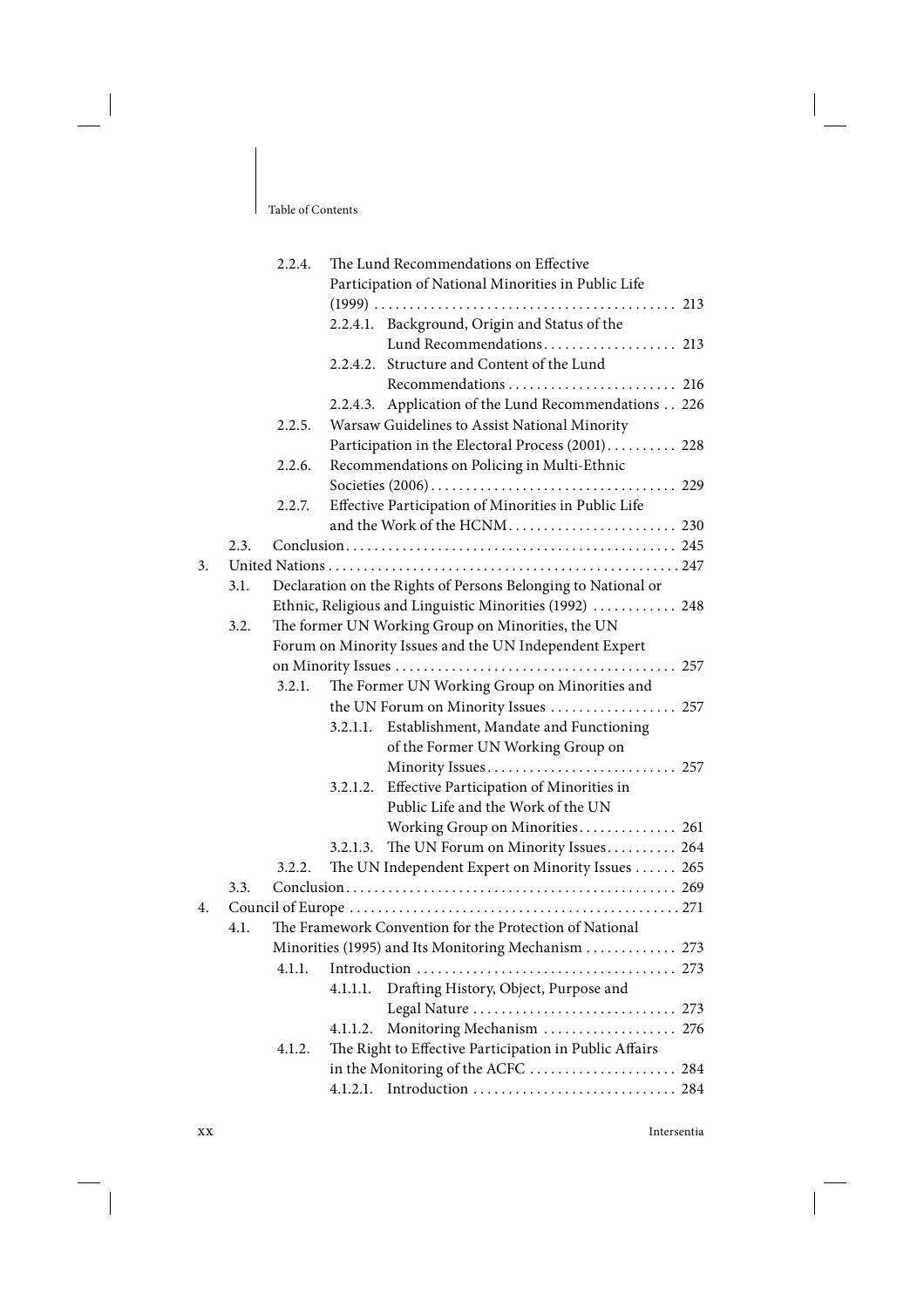$\overline{\phantom{a}}$ 

|        | 4.1.2.2. |                                                  | Articles 3, 4, 5, 6, 7 and 16 FCNM 285                                           |  |
|--------|----------|--------------------------------------------------|----------------------------------------------------------------------------------|--|
|        |          |                                                  | A. Equality Principle (Article 4)  286                                           |  |
|        |          | B. Citizenship Legislation (Articles 3, 4        |                                                                                  |  |
|        |          |                                                  |                                                                                  |  |
|        |          |                                                  | C. Cultural Autonomy (Article 5)  290                                            |  |
|        |          | D. Recruitment in Law Enforcement                |                                                                                  |  |
|        |          |                                                  |                                                                                  |  |
|        |          |                                                  | E. Freedom of Assembly and of Association                                        |  |
|        |          |                                                  | $(Article 7) \ldots \ldots \ldots \ldots \ldots \ldots \ldots \ldots \ldots 293$ |  |
|        |          | F.                                               | Altering Municipal and Other Boundaries                                          |  |
|        |          |                                                  |                                                                                  |  |
|        | 4.1.2.3. |                                                  |                                                                                  |  |
|        |          |                                                  | A. Territorial and Personal Autonomy and                                         |  |
|        |          |                                                  | Self-Government Arrangements 300                                                 |  |
|        |          |                                                  | B. Participation in Legislative Decision-                                        |  |
|        |          |                                                  | Making Processes at National, Regional                                           |  |
|        |          |                                                  | and Local level  306                                                             |  |
|        |          | 1.                                               | A Broad Margin of Appreciation. 306                                              |  |
|        |          |                                                  |                                                                                  |  |
|        |          | 3.                                               | Implicit Stand-Still Clause 309                                                  |  |
|        |          |                                                  | 4. Expansive Approach  311                                                       |  |
|        |          | 5.<br>Mirror Representation -                    |                                                                                  |  |
|        |          |                                                  |                                                                                  |  |
|        |          | 6.                                               | Internal Diversity - "The Trap of                                                |  |
|        |          |                                                  |                                                                                  |  |
|        |          | 7.                                               | The Presence/Influence Distinction 315                                           |  |
|        |          | 8.                                               |                                                                                  |  |
|        |          |                                                  | C. Participation in the Executive and the                                        |  |
|        |          |                                                  |                                                                                  |  |
|        |          | ı.                                               | Participation in Government at                                                   |  |
|        |          |                                                  | National, Regional and Local Level  318                                          |  |
|        |          | 2. Civil Servant Jobs, Jobs in Law               |                                                                                  |  |
|        |          |                                                  | Enforcement Institutions and                                                     |  |
|        |          |                                                  | Participation in the Judiciary 318                                               |  |
|        |          |                                                  | 3. Specialized Governmental Bodies 321                                           |  |
|        |          |                                                  | D. Advisory and Consultative Bodies  324                                         |  |
| 4.1.3. |          |                                                  | The ACFC Commentary on the Effective Particpation                                |  |
|        |          | of Persons Belonging to National Minorities in   |                                                                                  |  |
|        |          | Cultural, Social and Economic Life and in Public |                                                                                  |  |
|        |          |                                                  |                                                                                  |  |
| 4.1.4. |          |                                                  |                                                                                  |  |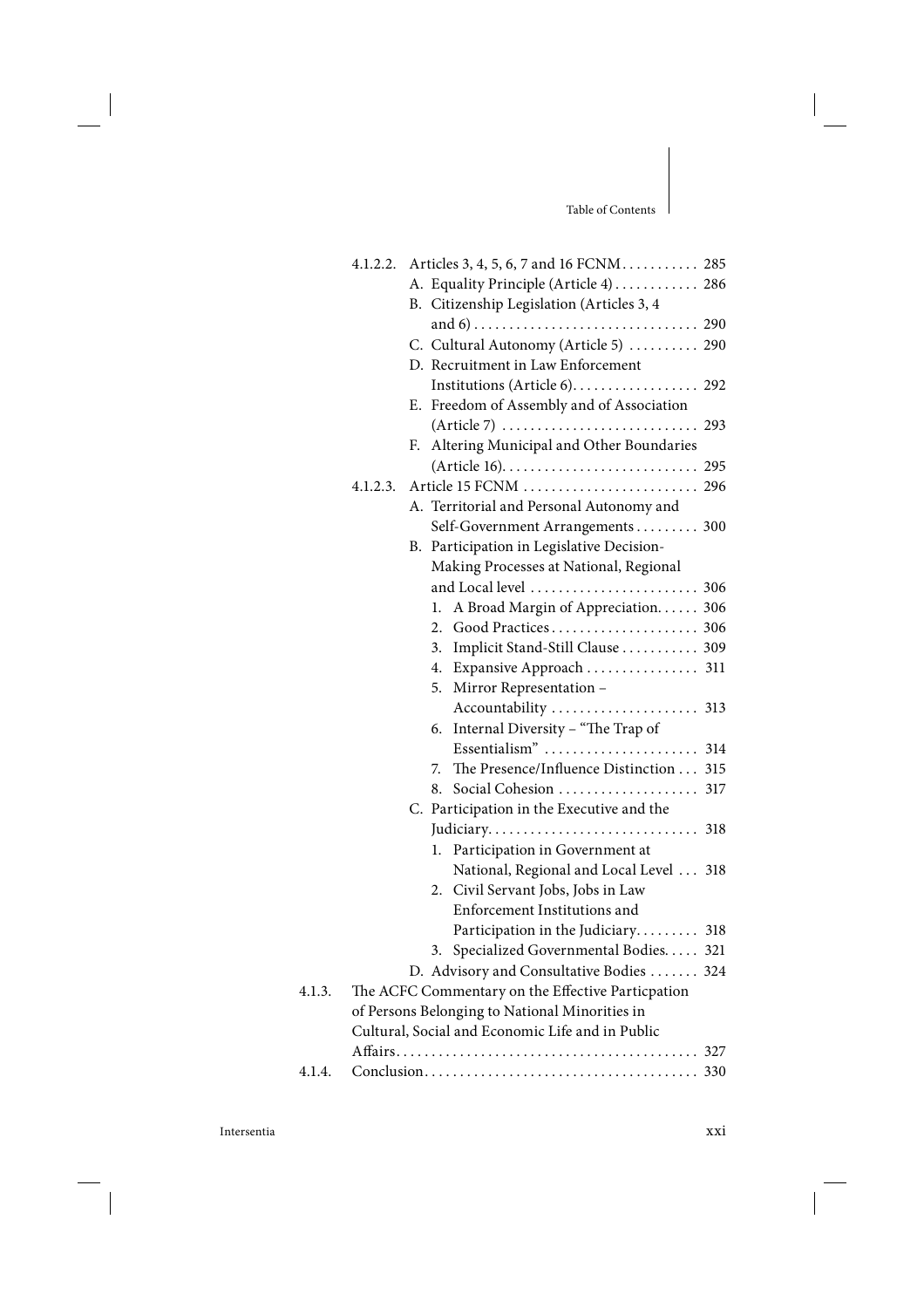|    | 4.2. | Other Council of Europe Bodies and Institutions Dealing      |
|----|------|--------------------------------------------------------------|
|    |      | and Heaving Dealt with Effective Participation of Minorities |
|    |      |                                                              |
|    |      |                                                              |
|    |      | 4.2.2. The European Commission for Democracy through         |
|    |      |                                                              |
|    |      | 4.2.3. The Committee of Experts on Issues Relating to the    |
|    |      | Protection of National Minorities (DH-MIN). 348              |
| 5. |      |                                                              |
| 6. |      |                                                              |

#### **CHAPTER 4**

# **DOMESTIC MECHANISMS IMPLEMENTING THE RIGHT TO EFFECTIVE PARTICIPATION OF MINORITIES IN PUBLIC AFFAIRS IN A COMPARATIVE PERSPECTIVE** . . . . . . . . . . . . . . . . . . . . . . 375

|      |        | Elected Bodies: Decision-Making Processes on National, Regional |
|------|--------|-----------------------------------------------------------------|
|      |        |                                                                 |
|      |        |                                                                 |
|      | 2.1.1. | Citizenship, Freedom of Association and the Right               |
|      |        | to Vote and to Stand for Election as Preconditions 383          |
|      | 2.1.2. |                                                                 |
|      | 2.1.3. | Integration of Minority Representatives in the                  |
|      |        | Mainstream Party System 397                                     |
|      | 2.1.4. | Electoral 'Privileges' for Minority Parties and                 |
|      |        | Minority Representatives  400                                   |
|      |        | 2.1.4.1. Reduced Requirements for Registration 401              |
|      |        | 2.1.4.2. Privileged Funding of Minority Parties  402            |
|      |        | 2.1.4.3. Favourable Delimitation of Constituencies 403          |
|      |        | 2.1.4.4. Lowered Threshold 407                                  |
|      |        | 2.1.4.5. Reserved Seats 412                                     |
| 2.2. |        | Position and Rights of Minority Representatives and Minority    |
|      |        | Parties in Legislative Bodies: "Influence" 429                  |
|      | 2.2.1. |                                                                 |
|      |        | Special Voting Rights, in Particular, the Veto Right            |
|      |        |                                                                 |
|      | 2.2.3. | Deliberative Democracy  435                                     |
| 2.3. |        | Parliamentary Committees for Minority Issues  437               |
| 2.4. |        | Bodies Appointed by Parliament for Examining Complaints         |
|      |        | or Conducting Inquiries: Ombudspersons 439                      |
|      |        | 2.1.<br>2.2.2.                                                  |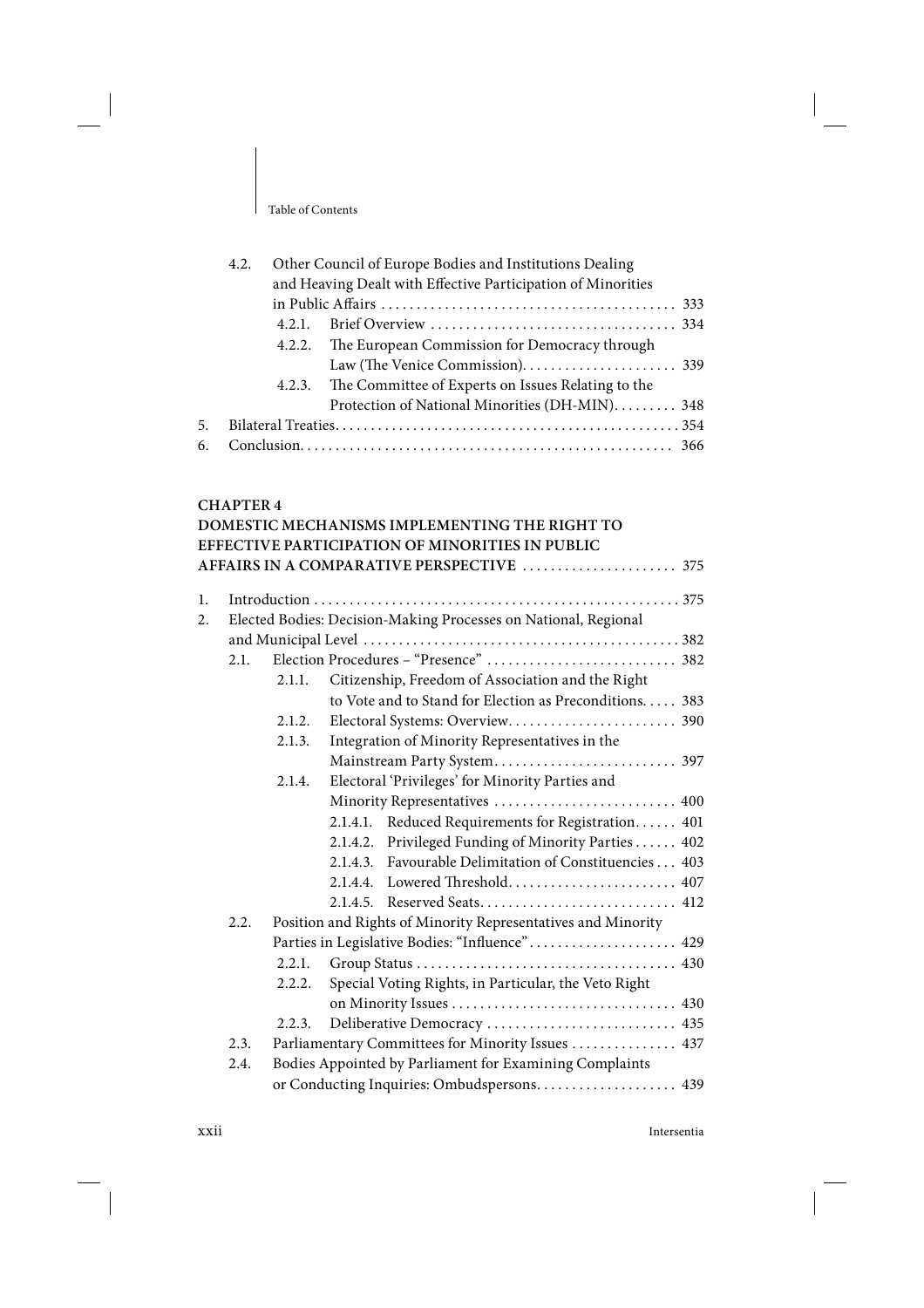$\overline{\phantom{a}}$ 

| 3 <sub>1</sub> |      |                                                                          |  |  |  |
|----------------|------|--------------------------------------------------------------------------|--|--|--|
|                | 3.1. | Specialised Governmental Bodies  442                                     |  |  |  |
|                |      | Ministerial Responsibilities for Minority Issues 442<br>3.1.1.           |  |  |  |
|                |      | Government Commissioner for Minorities 444<br>3.1.2.                     |  |  |  |
|                | 3.2. | Guaranteed Representation in the Executive (Government)                  |  |  |  |
|                |      | and the Judiciary (Highest Courts)  445                                  |  |  |  |
|                | 3.3. |                                                                          |  |  |  |
| 4.             |      | Round Tables, Advisory and Consultative Bodies, Liaison Committees . 453 |  |  |  |
| 5.             |      |                                                                          |  |  |  |
| 6.             |      | Federalism, Territorial and Non-Territorial Autonomy and Self-           |  |  |  |
|                |      |                                                                          |  |  |  |
|                | 6.1. |                                                                          |  |  |  |
|                | 6.2. |                                                                          |  |  |  |
|                | 6.3. | Non-Territorial Forms of Autonomy 472                                    |  |  |  |
|                | 6.4. | Local or Municipal Autonomy 480                                          |  |  |  |
| 7.             |      | Power-Sharing and Consociationalism  481                                 |  |  |  |
|                | 7.1. | Power-Sharing and the Integrative Approach  482                          |  |  |  |
|                | 7.2. |                                                                          |  |  |  |
|                |      | 7.2.1.                                                                   |  |  |  |
|                |      | Problematic Aspects 489<br>7.2.2.                                        |  |  |  |
|                |      | Changing Consociational Arrangements 492<br>7.2.3.                       |  |  |  |
| 8.             |      |                                                                          |  |  |  |
|                |      |                                                                          |  |  |  |

# **CHAPTER 5**

|                |      |        | THREE CASE STUDIES: BELGIUM, ITALY AND HUNGARY 507  |
|----------------|------|--------|-----------------------------------------------------|
| $\mathbf{1}$ . |      |        |                                                     |
| 2.             |      |        |                                                     |
|                | 2.1. |        | Introduction: From a Unitary to a Federal State 510 |
|                |      | 2.1.1. | A Bipolar and Centrifugal Federalism  510           |
|                |      |        |                                                     |
|                | 2.2. |        |                                                     |
|                |      | 2.2.1. |                                                     |
|                |      | 2.2.2. |                                                     |
|                | 2.3. |        |                                                     |
|                |      | 2.3.1. |                                                     |
|                |      | 2.3.2. | The Bilingual Electoral District Brussels-Hal-      |
|                |      |        |                                                     |
|                |      | 2.3.3. |                                                     |
|                | 2.4. |        |                                                     |
|                |      | 2.4.1. |                                                     |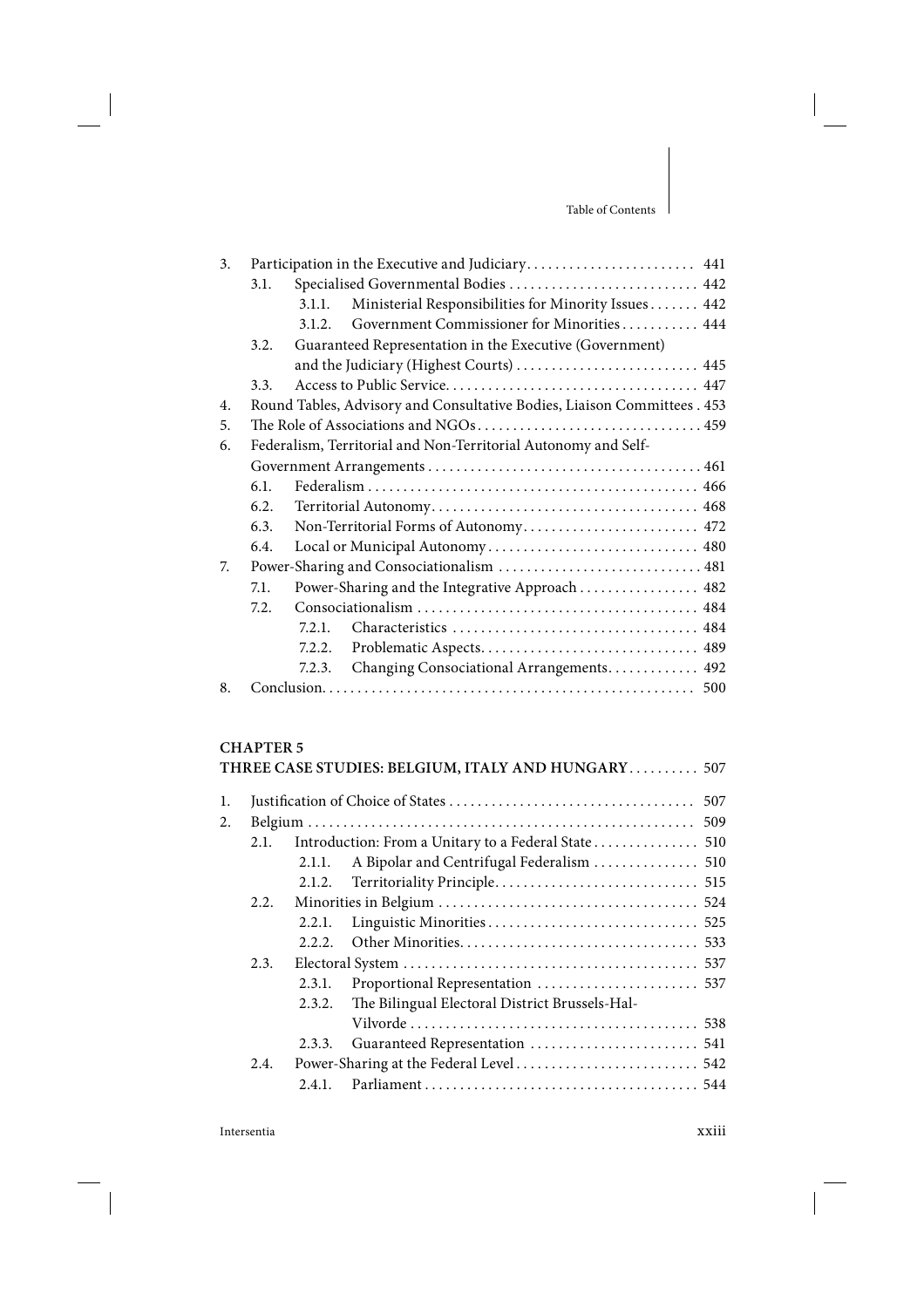|    |      | 2.4.2.                                             |                                                               |  |  |  |
|----|------|----------------------------------------------------|---------------------------------------------------------------|--|--|--|
|    |      | Access to Public Service and Representation in the |                                                               |  |  |  |
|    |      |                                                    |                                                               |  |  |  |
|    | 2.5. |                                                    | Linguistic Minority Representation at the Regional Level  548 |  |  |  |
|    |      | 2.5.1.                                             | The Community and Regional Elections  549                     |  |  |  |
|    |      | 2.5.2.                                             | Brussels: An Example of Regional Consociationalism. . 555     |  |  |  |
|    |      |                                                    | Brussels-Capital Regional Parliament  555<br>2.5.2.1.         |  |  |  |
|    |      |                                                    | 2.5.2.2.<br>Brussels-Capital Regional Government 561          |  |  |  |
|    |      |                                                    | Quotas in the Regional Administration 562<br>2.5.2.3.         |  |  |  |
|    |      |                                                    | Brussels' 19 Municipalities  563<br>2.5.2.4.                  |  |  |  |
|    |      |                                                    | Brussels' Community Commissions 565<br>2.5.2.5.               |  |  |  |
|    | 2.6. | Effective Participation of Other Minorities  567   |                                                               |  |  |  |
|    |      | 2.6.1.                                             | Ideological and Philosophical Minorities 567                  |  |  |  |
|    |      | 2.6.2.                                             | Ethnic and Religious Minorities  570                          |  |  |  |
|    | 2.7. |                                                    |                                                               |  |  |  |
| 3. |      |                                                    |                                                               |  |  |  |
|    | 3.1. |                                                    |                                                               |  |  |  |
|    | 3.2. | Effective Participation at the National Level  581 |                                                               |  |  |  |
|    |      | 3.2.1.                                             |                                                               |  |  |  |
|    |      | 3.2.2.                                             |                                                               |  |  |  |
|    |      | 3.2.3.                                             |                                                               |  |  |  |
|    |      | 3.2.4.                                             | Guaranteed Representation in the European                     |  |  |  |
|    |      |                                                    |                                                               |  |  |  |
|    | 3.3. |                                                    | Italy: Asymmetric, "Quasi-Federal" Regionalism 585            |  |  |  |
|    | 3.4. |                                                    | Special Autonomous Region Trentino - Alto Adige: A            |  |  |  |
|    |      |                                                    |                                                               |  |  |  |
|    |      | 3.4.1.                                             |                                                               |  |  |  |
|    |      | 3.4.2.                                             | Relationship between the Regional and National Level. 594     |  |  |  |
|    |      | 3.4.3.                                             | Declaration of Affiliation - The Principle of Ethnic          |  |  |  |
|    |      |                                                    | Proportional Representation  595                              |  |  |  |
|    |      | 3.4.4.                                             | Residence Requirement for Voting Rights 597                   |  |  |  |
|    |      | 3.4.5.                                             | Guaranteed Representation of the Ladin-speaking               |  |  |  |
|    |      |                                                    |                                                               |  |  |  |
|    |      | 3.4.6.                                             | Power-Sharing at the Regional and Provincial Levels 604       |  |  |  |
|    |      | 3.4.7.                                             | Access to Public and Private Office - Representation          |  |  |  |
|    |      |                                                    |                                                               |  |  |  |
|    | 3.5. |                                                    |                                                               |  |  |  |
| 4. |      |                                                    |                                                               |  |  |  |
|    | 4.1. |                                                    |                                                               |  |  |  |
|    | 4.2. |                                                    | Personal Autonomy: The Local, Regional and National           |  |  |  |
|    |      |                                                    |                                                               |  |  |  |